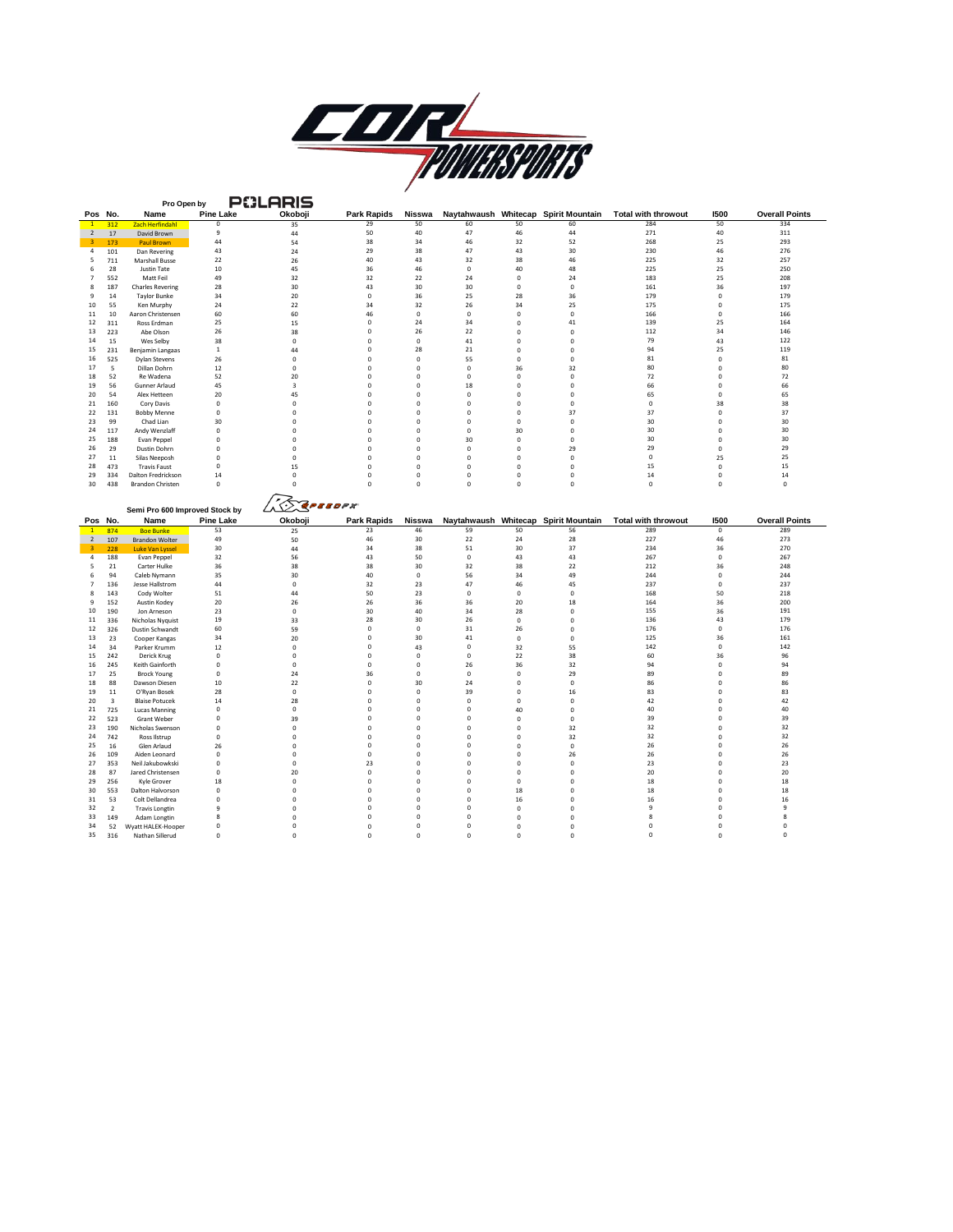|                           | Pro Factory 600 by              |                                                 |                        | <b>ARCTIC CAT</b>       |                         |                                 |                         |                         |                                      |                                                                 |                         |                              |
|---------------------------|---------------------------------|-------------------------------------------------|------------------------|-------------------------|-------------------------|---------------------------------|-------------------------|-------------------------|--------------------------------------|-----------------------------------------------------------------|-------------------------|------------------------------|
|                           |                                 |                                                 |                        |                         |                         |                                 |                         |                         |                                      |                                                                 |                         |                              |
| Pos No.<br>$\blacksquare$ | 312                             | Name<br>Zach Herfindahl                         | <b>Pine Lake</b><br>36 | Okoboji<br>55           | Park Rapids<br>26       | Nisswa<br>46                    | 53                      | 50                      | 60                                   | Naytahwaush Whitecap Spirit Mountain Total with throwout<br>300 | 1500<br>50              | <b>Overall Points</b><br>350 |
| 2                         | 101                             | Dan Revering                                    | 34                     | 46                      | 26                      | 50                              | 60                      | 46                      | 37                                   | 273                                                             | 46                      | 319                          |
| 3                         | 14                              | <b>Taylor Bunke</b>                             | 50                     | 55                      | 26                      | 36                              | 51                      | 34                      | 38                                   | 264                                                             | 36                      | 300                          |
| $\sqrt{4}$                | 17                              | David Brown                                     | 32                     | 38                      | 50                      | 40                              | 28                      | 40                      | 46                                   | 246                                                             | 40                      | 286                          |
| 5                         | 711                             | Marshall Busse                                  | 18                     | 40                      | 40                      | 38                              | 37                      | 38                      | 54                                   | 247                                                             | 27                      | 274                          |
| 6                         | 28                              | Justin Tate                                     | 43                     | 39                      | 36                      | 43                              | 36                      | 43                      | 47                                   | 251                                                             | 18                      | 269                          |
| $\overline{7}$            | 173                             | Paul Brown                                      | 10                     | 51                      | 38                      | 32                              | 47                      | 36                      | 33                                   | 237                                                             | 18                      | 255                          |
| $\bf 8$                   | 55                              | Ken Murphy                                      | 26                     | 24                      | 32                      | 34                              | 24                      | 30                      | 36                                   | 182                                                             | 18                      | 200                          |
| 9                         | 187                             | <b>Charlie Revering</b>                         | 28                     | 32                      | 43                      | 30                              | 32                      | $\mathsf 0$             | $\mathbf 0$                          | 165                                                             | 32                      | 197                          |
| 10                        | - 5                             | Dillan Dohrn                                    | 24                     | $\Omega$                | 34                      | $\Omega$                        | $\Omega$                | 32                      | 39                                   | 129                                                             | 34                      | 163                          |
| $11\,$                    | 552                             | Matt Feil                                       | 22                     | 14                      | 30                      | 25                              | 20                      | $\mathsf 0$             | $\mathbf 0$                          | 111                                                             | 18                      | 129                          |
| 12                        | 15                              | Wes Selby                                       | 40                     | $\mathbf 0$             | $\mathbf 0$             | $\mathsf 0$                     | 40                      | $\mathbf 0$             | $\mathbf 0$                          | 80                                                              | 43                      | 123                          |
| 13                        | 223                             | Abe Olson                                       | 13                     | 18                      | $\mathbf 0$             | 28                              | 30                      | $\mathbf 0$             | $\mathbf 0$                          | 89                                                              | 30                      | 119                          |
| $14\,$                    | 10                              | Aaron Christensen                               | 38                     | 31                      | 46                      | $\mathbf 0$                     | $\mathbf 0$             | $\mathbf 0$             | $\mathbf 0$                          | 115                                                             | $\mathbf 0$             | 115                          |
| 15                        | 311                             | Ross Erdman                                     | 13                     | 27                      | $\mathbf 0$             | 20                              | 23                      | $\Omega$                | $\Omega$                             | 83                                                              | 18                      | 101                          |
| 16                        | 54                              | Alex Hetteen                                    | 30                     | 28                      | $\mathbf 0$             | $\mathbf 0$                     | $^{\circ}$              | $^{\circ}$              | $\mathbf 0$                          | 58                                                              | 27                      | 85                           |
| 17                        | 29                              | Dustin Dohrn                                    | $\mathbf 0$            | $\mathsf 0$             | 21                      | $\mathbf 0$                     | $\mathbf 0$             | 28                      | 33                                   | 82                                                              | $\mathbf 0$             | 82                           |
| 18                        | 231                             | Benjamin Langaas                                | 16                     | 16                      | $\mathbf 0$             | 25                              | $\mathbf 0$             | $\mathbf 0$             | $\overline{0}$                       | 57                                                              | $18\,$                  | 75                           |
| 19                        | 525                             | <b>Dylan Stevens</b>                            | 10                     | $\Omega$                | $\Omega$                | $\mathbf 0$                     | 40                      | $\Omega$                | $\Omega$                             | 50                                                              | $^{\circ}$              | 50                           |
| 20                        | 56                              | Gunner Arlaud                                   | 46                     | $\Omega$                | $\Omega$                | $\Omega$                        | $\Omega$                | $\Omega$                | $\Omega$                             | 46                                                              | $\Omega$                | 46                           |
| 21                        | 48                              | <b>Timmy Kallock</b>                            | $\mathbf 0$            | $\mathsf 0$             | 21                      | $\mathsf 0$                     | $\mathbf 0$             | $\mathbf 0$             | $\mathbf 0$                          | 21                                                              | 18                      | 39                           |
| 22                        | 160                             | Cory Davis                                      | $\circ$                | 0                       | $\mathbf 0$             | $\mathbf 0$                     | $\mathbf 0$             | $\mathbf 0$             | $\overline{0}$                       | $\mathbb O$                                                     | 38                      | 38                           |
| 23                        | 131                             | <b>Bobby Menne</b>                              | $\pmb{0}$              | $\mathsf 0$             | $\mathbf 0$             | $\mathbf 0$                     | $\mathbf 0$             | $\mathbf 0$             | 35                                   | 35                                                              | $\mathbf 0$             | 35                           |
| 24                        | 52                              | Re Wadena                                       | $\circ$                | 30                      | $\mathbf 0$             | $\mathbf 0$                     | $\Omega$                | $\mathbf 0$             | $^{\circ}$                           | 30                                                              | $\mathbf 0$             | 30                           |
| 25                        | 473                             | <b>Travis Faust</b>                             | $\Omega$               | 28                      | $\Omega$                | $\Omega$                        | $\Omega$                | $\Omega$                | $\Omega$                             | 28                                                              | $\Omega$                | 28                           |
| 26                        | 117                             | Andy Wenzlaff                                   | $\mathbf 0$            | $\mathsf 0$             | $\mathbf 0$             | $\mathbf 0$                     | $\mathbf 0$             | 26                      | $\mathbf 0$                          | 26                                                              | $\mathbf 0$             | 26                           |
| 27                        | 436                             | <b>Travis Muller</b>                            | $\mathbf 0$            | $\mathsf 0$             | $\mathbf 0$             | 20                              | $\mathbf 0$             | $\circ$                 | $\mathbf 0$                          | 20                                                              | $\circ$                 | 20                           |
| 28                        | 334                             | Dalton Fredrickson                              | 20                     | $\mathsf 0$             | $\mathbf 0$             | $\mathbf{0}$                    | $\mathbf 0$             | $\mathbf 0$             | $\mathbf 0$                          | 20                                                              | $\pmb{0}$               | 20                           |
| 29                        | 105                             | <b>Ryan Trout</b>                               | $\Omega$               | $\Omega$                | $\Omega$                | 20                              | $\Omega$                | $\Omega$                | $\Omega$                             | 20                                                              | $\Omega$                | 20                           |
| 30                        | 11                              | Silas Neeposh                                   | $\circ$                | 0                       | $\mathbf 0$             | $\mathsf{o}$                    | $\circ$                 | $\mathsf{o}$            | $\pmb{0}$                            | $\mathsf{o}$                                                    | 18                      | 18                           |
| 31                        | 99                              | Chad Lian                                       | 8                      | $\mathsf 0$             | $\mathbf 0$             | $\mathsf 0$                     | $\mathbf 0$             | $\mathsf 0$             | $\mathbf 0$                          | 8                                                               | $\mathbf 0$             | 8                            |
| 32                        | 166                             | <b>Skyler Soyring</b>                           | $\mathbf 0$            | $\mathbf 0$             | $\mathbf 0$             | $\mathbf{0}$                    | $\mathbf 0$             | $\mathbf 0$             | $\mathbf 0$                          | $\mathbf 0$                                                     | $\mathbf 0$             | 0                            |
|                           |                                 |                                                 |                        |                         |                         |                                 |                         |                         |                                      |                                                                 |                         |                              |
|                           |                                 |                                                 |                        | NEXR                    |                         |                                 |                         |                         |                                      |                                                                 |                         |                              |
|                           |                                 | Semi Pro Factory 600 by                         |                        |                         |                         |                                 |                         |                         |                                      |                                                                 |                         |                              |
|                           |                                 |                                                 |                        |                         |                         |                                 |                         |                         |                                      |                                                                 |                         |                              |
|                           | Pos No.                         | Name                                            | <b>Pine Lake</b>       | Okoboji                 | Park Rapids             | Nisswa                          |                         |                         | Naytahwaush Whitecap Spirit Mountain | <b>Total with throwout</b>                                      | 1500                    | <b>Overall Points</b>        |
| $\overline{1}$            | 188                             | <b>Evan Peppe</b>                               | 60                     | 60                      | 43                      | 50                              | 52                      | 46                      | 55                                   | 323                                                             | 17                      | 340                          |
| $\overline{\mathbf{3}}$   | 136                             | Jesse Hallstrom                                 | 40                     | $\mathbf 0$             | 26                      | 43                              | 59                      | 40                      | 60                                   | 268                                                             | 38                      | 306                          |
| $\boldsymbol{A}$          | 94                              | <b>Caleb Nymann</b>                             | 40                     | 47                      | 40                      | 28                              | 53                      | 38                      | 36                                   | 254                                                             | 27                      | 281                          |
| 5                         | 107                             | <b>Brandon Wolter</b>                           | 36                     | 40                      | 46                      | 36                              | 40                      | $22\,$                  | 30                                   | 228                                                             | 43                      | 271                          |
| 6                         | 874                             | <b>Boe Bunke</b>                                | 46                     | 46                      | 15                      | 40                              | 20                      | 50                      | 18                                   | 220                                                             | 50                      | 270                          |
| $\overline{7}$            | 228                             | Luke Van Lyssel                                 | 44                     | 55                      | 28                      | 17                              | 39                      | 26                      | 45                                   | 237                                                             | 17                      | 254                          |
| 8                         | 34                              | Parker Krumm                                    | 12                     | $\mathbf 0$             | 30                      | 38                              | $\Omega$                | 34                      | 49                                   | 163                                                             | 40                      | 203                          |
| $\mathbf{q}$              | 21                              | Carter Hulke                                    | 15                     | 18                      | 38                      | 34                              | 38                      | 28                      | 26                                   | 182                                                             | 17                      | 199                          |
| $10\,$                    | 242                             | Derick Krug                                     | $\pmb{0}$              | $\mathbf 0$             | 32                      | 46                              | $\pmb{0}$               | 43                      | 32                                   | 153                                                             | 34                      | 187                          |
| $11\,$                    | 152                             | Austin Kodey                                    | 25                     | 24                      | 18                      | 22                              | 30                      | 36                      | 28                                   | 165                                                             | 17                      | 182                          |
| 12                        | 143                             | Cody Wolter                                     | 40                     | 32                      | 50                      | $11\,$                          | $\mathbf 0$             | $\,0\,$                 | $\pmb{0}$                            | 133                                                             | 46                      | 179                          |
| 13                        | 336                             | Nicholas Nyquist                                | 37                     | 12                      | 20                      | 32                              | 37                      | $\mathbf 0$             | $^{\circ}$                           | 138                                                             | 36                      | 174                          |
| 14                        | 326                             | Dustin Schwandt                                 | 55                     | 46                      | $\Omega$                | $\Omega$                        | 27                      | 24                      | $\Omega$                             | 152                                                             | $\Omega$                | 152                          |
| 15                        | 25                              | <b>Brock Young</b>                              | $\circ$                | 41                      | 34                      | $\mathbf 0$                     | $\pmb{0}$               | $\mathbf 0$             | 38                                   | 113                                                             | 30                      | 143                          |
| 16                        | 553                             | Dalton Halvorson                                | 16                     | 14                      | 36                      | 30                              | $\mathbf 0$             | 16                      | 25                                   | 137                                                             | $\pmb{0}$               | 137                          |
| 17                        | 88                              | Dawson Diesen                                   | 18                     | 22                      | 24                      | 24                              | 25                      | $\mathbf{0}$            | $^{\circ}$                           | 113                                                             | 17                      | 130                          |
| 18                        | 23                              | Cooper Kangas                                   | 26                     | 18                      | $\Omega$                | 17                              | $30^{\circ}$            | $\Omega$                | $\Omega$                             | 91                                                              | 17                      | 108                          |
| 19                        | 245                             | Keith Gainforth                                 | $\Omega$               | $\mathbf 0$             | $\mathbf 0$             | $\mathbf 0$                     | 38                      | 32                      | 37                                   | 107                                                             | $\mathbf 0$             | 107                          |
| $20\,$                    | ${\bf 11}$                      | O'Ryan Bosek                                    | $\overline{9}$         | $26\,$                  | $\mathbf 0$             | $\mathbf 0$                     | 36                      | $\mathbf 0$             | $\overline{0}$                       | $71\,$                                                          | $\pmb{0}$               | $71\,$                       |
| 21                        | 196                             | <b>Craig Ritzinger</b>                          | 28                     | 31                      | $\mathbf 0$             | $\mathbf 0$                     | $\mathbf 0$             | $\mathbf 0$             | $\mathbf 0$                          | 59                                                              | $\overline{0}$          | 59                           |
| 22                        | $\overline{\mathbf{3}}$         | <b>Blaise Potucek</b>                           | 22                     | 28                      | $\mathbf 0$             | $^{\circ}$                      | $\mathbf 0$             | $\mathbf 0$             | $\mathbf 0$                          | 50                                                              | $\mathbf 0$             | 50                           |
| 23                        | 149                             | Adam Longtin                                    | $\Omega$               | 20                      | $\Omega$                | 11                              | $\Omega$                | $\Omega$                | $\Omega$                             | 31                                                              | 17                      | 48                           |
| 24                        | 399                             | Scott McColl                                    | $\Omega$               | $\Omega$                | $\Omega$                | 20                              | $\Omega$                | $\Omega$                | $\Omega$                             | 20                                                              | 27                      | 47                           |
| 25                        | 190                             | Nicholas Swenson                                | $\circ$                | 0                       | $\mathbf 0$             | $\mathbf 0$                     | $\mathbf 0$             | $\circ$                 | 40                                   | 40                                                              | $\theta$                | 40                           |
| 26                        | 109                             | Aiden Leonard                                   | $\mathbf 0$            | $\mathsf 0$             | 22                      | $11\,$                          | $\mathbf 0$             | $\mathbf 0$             | $\overline{0}$                       | 33                                                              | $\overline{0}$          | 33                           |
| 27                        | 52                              | Wyatt HALEK-Hooper                              |                        | $\mathbf 0$             | $\mathbf 0$             | $\mathsf{O}\xspace$             | $\Omega$                | $\mathbf 0$             | $\mathbf 0$                          | $\mathbf{0}$                                                    | 32                      | 32                           |
| 28                        | 725                             |                                                 | $\Omega$               | $\Omega$                | $\Omega$                | $\mathbf 0$                     | $\Omega$                | 30                      | $\Omega$                             | 30                                                              | $\mathbf 0$             | 30                           |
| 29                        | 198                             | <b>Lucas Manning</b><br>Nicholas Swenson        | $\Omega$               | $\Omega$                | $\Omega$                | 26                              | $\Omega$                | $\circ$                 | $\circ$                              | 26                                                              | $\mathbf 0$             | 26                           |
|                           |                                 |                                                 |                        |                         |                         |                                 |                         |                         |                                      |                                                                 |                         |                              |
| 30                        | 742                             | Ross Ilstrup                                    | $\circ$                | $\mathsf 0$             | $\mathbf 0$             | $\mathsf 0$                     | $\mathbf 0$             | $\mathbf 0$             | 23                                   | 23                                                              | $\mathbf 0$             | 23                           |
| 31                        | 256                             | Kyle Grover                                     | 14                     | 0                       | $\mathbf 0$             | $\mathbf 0$                     | $\mathbf 0$             | $\mathbf 0$             |                                      | 14                                                              | $\overline{7}$          | 21                           |
| 32                        | 53                              | Colt Dellandrea                                 | $\mathbf 0$            | 0                       | $\mathbf 0$             | $\mathsf{O}\xspace$             | $\mathbf 0$<br>$\Omega$ | 20                      | $\theta$                             | 20<br>20                                                        | $\mathbf 0$             | 20                           |
| 33<br>34                  | 190<br>316                      | Jon Arneson                                     | 20<br>$\Omega$         | $\mathbf 0$<br>$\Omega$ | $\mathbf 0$<br>$\Omega$ | $\mathsf{O}\xspace$<br>$\Omega$ | $\Omega$                | $\mathbf{0}$<br>18      | $\mathbf 0$<br>$\Omega$              |                                                                 | $\mathbf 0$<br>$\Omega$ | 20                           |
|                           |                                 | Nathan Sillerud                                 | $\mathbf 0$            |                         |                         |                                 | $\mathbf 0$             |                         | $\mathbf 0$                          | 18                                                              |                         | 18                           |
| 35                        | 111                             | Andy Michels                                    |                        | 0                       | 15                      | 0                               |                         | $\mathbf 0$             |                                      | 15                                                              | $\theta$                | 15                           |
| 36                        | 353                             | Neil Jakubowkski                                | $\mathbf 0$            | $\mathsf 0$             | 15                      | 0                               | $\mathbf 0$<br>$\Omega$ | $\mathbf 0$             | $\mathbf 0$                          | 15<br>14                                                        | $\mathbf 0$             | 15<br>14                     |
| 37                        | 523<br>$\overline{\phantom{a}}$ | Grant Weber                                     | $\circ$<br>$\Omega$    | 14<br>$\Omega$          | $\mathbf 0$<br>$\Omega$ | $\mathbf 0$                     | $\Omega$                | $\mathbf 0$<br>$\Omega$ | $\mathbf 0$<br>$\Omega$              | 11                                                              | $\circ$<br>$\Omega$     |                              |
| 38<br>39                  | 217                             | <b>Travis Longtin</b><br><b>Braden Sillerud</b> | $\Omega$               | $\Omega$                | $\Omega$                | $11\,$<br>$\Omega$              | $\Omega$                | $\Omega$                | $\Omega$                             | $\mathbf 0$                                                     | $\Omega$                | 11<br>$\Omega$               |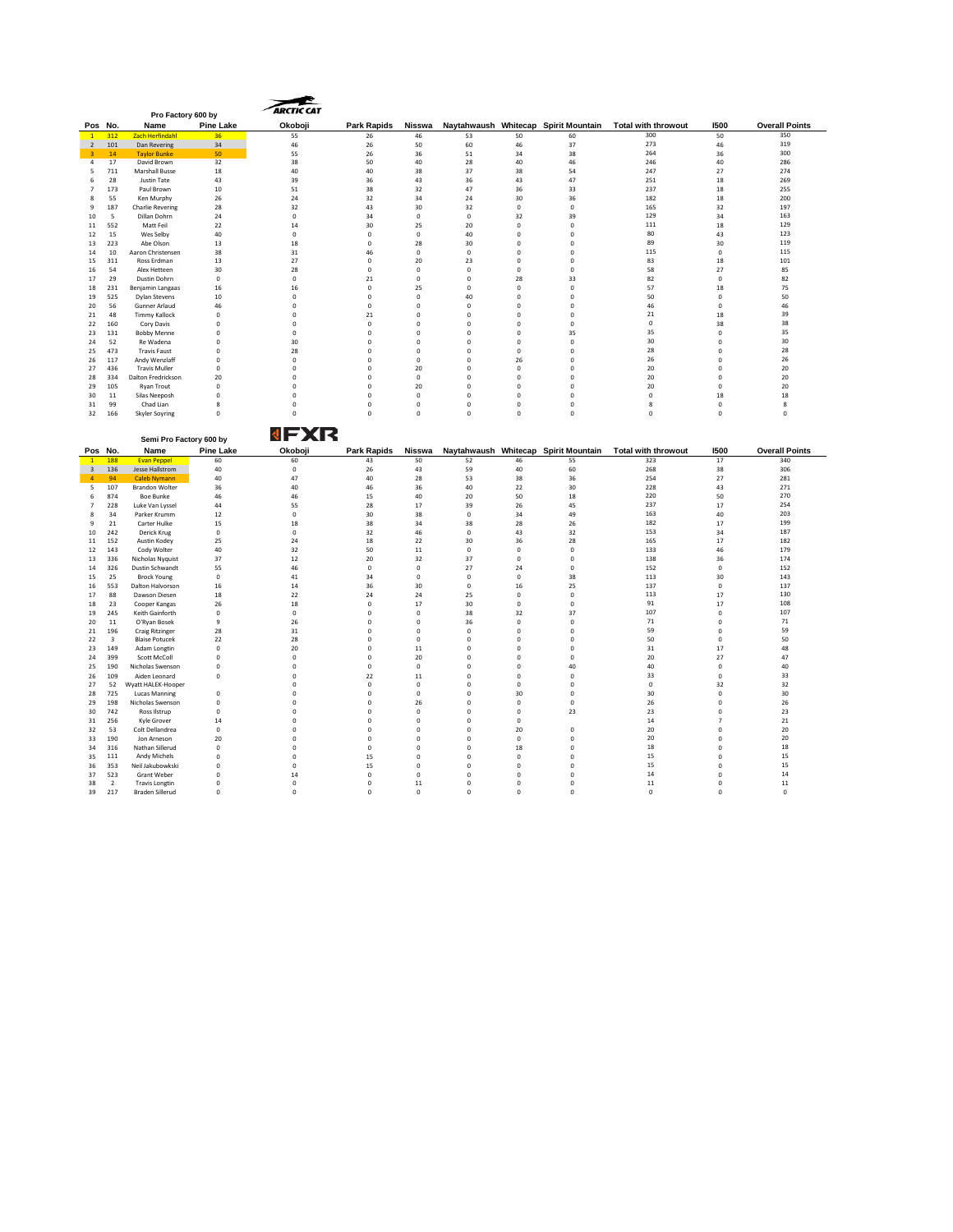|                               |                       | <b>Sport Stock by</b>                              |                            | 5 D Z                      |                            |                                    |                            |                            |                                            |                                   |                            |                              |
|-------------------------------|-----------------------|----------------------------------------------------|----------------------------|----------------------------|----------------------------|------------------------------------|----------------------------|----------------------------|--------------------------------------------|-----------------------------------|----------------------------|------------------------------|
| Pos No.                       |                       | Name                                               | <b>Pine Lake</b>           | Okoboji                    | <b>Park Rapids</b>         | Nisswa                             |                            |                            | Naytahwaush Whitecap Spirit Mountain       | <b>Total with throwout</b>        | 1500                       | <b>Overall Points</b>        |
| $\overline{2}$                | 444<br>215            | <b>Lydia Sobecl</b><br>Cole Boyd                   | 51<br>18                   | 54<br>63                   | 18<br>50                   | 30<br>46                           | 53<br>70                   | 40<br>$\mathbf 0$          | 29<br>59                                   | 257<br>306                        | 50<br>$\mathbf 0$          | 307<br>306                   |
| 3                             | 212                   | <b>Derek Kloety</b>                                | 65                         | 51                         | $\bf8$                     | 10                                 | 64                         | 46                         | 32                                         | 268                               | 24                         | 292                          |
| $\overline{4}$<br>5           | 251<br>411            | <b>Trent Reierson</b><br>Anakin Bosek              | 69<br>43                   | 68<br>37                   | 36<br>22                   | $\mathsf 0$<br>10                  | 45<br>51                   | $\mathbf 0$<br>24          | $\mathbf 0$<br>38                          | 218<br>215                        | 46<br>38                   | 264<br>253                   |
| 6                             | 132                   | Adam Brandt                                        | 36                         | 0                          | 8                          | 38                                 | 56                         | 32                         | 34                                         | 204                               | 36                         | 240                          |
| $\overline{7}$<br>8           | 321<br>707            | Mavrick Broden<br>Tommy Coon                       | 30<br>$^{\circ}$           | 32<br>0                    | 40<br>8                    | 5<br>43                            | 37<br>34                   | 28<br>50                   | 42<br>46                                   | 209<br>181                        | 24<br>$^{\circ}$           | 233<br>181                   |
| $\overline{9}$                | 227                   | Nicholas Wenninger                                 | 28                         | 42                         | 34                         | 20                                 | $\mathbf 0$                | 18                         | 29                                         | 171                               | $\Omega$                   | 171                          |
| 10                            | 295                   | Kealan Downs                                       | 42                         | 46                         | 43<br>30                   | $\mathbf 0$                        | 0                          | $\mathbf 0$<br>36          | $\mathbf 0$                                | 131<br>127                        | 24                         | 155                          |
| 11<br>12                      | 244<br>339            | Chance Ogle<br>Morgan Nyquist                      | 0<br>48                    | 0<br>56                    | $\mathsf 0$                | 32<br>$\mathbf 0$                  | 0<br>43                    | 0                          | 29<br>$\mathbf 0$                          | 147                               | 24<br>$\pmb{0}$            | 151<br>147                   |
| 13                            | 606                   | Justin Olson                                       | 56                         | 0                          | 38                         | 10                                 | 27                         | 0                          | 0                                          | 131                               | $\pmb{0}$                  | 131                          |
| 14<br>15                      | 44<br>402             | Joshua Nordine<br>Savannah Landrus                 | 32<br>29                   | 0<br>24                    | 32<br>$\mathbf 0$          | 28<br>$\mathsf{O}\xspace$          | $^{\circ}$<br>24           | $^{\circ}$<br>30           | $^{\circ}$<br>16                           | 92<br>123                         | 32<br>$\mathbf 0$          | 124<br>123                   |
| 16                            | 225                   | Larry Thayer                                       | $\mathbf 0$                | $\mathbf 0$                | 24                         | 5                                  | $\mathbf 0$                | 22                         | 18                                         | 69                                | 34                         | 103                          |
| 17                            | 230                   | <b>Michael Neeley</b>                              | $\mathbf 0$<br>$\mathbf 0$ | $\mathbf 0$                | $\circ$                    | 50<br>22                           | $\mathbf 0$                | 43                         | $^{\circ}$                                 | 93<br>86                          | $\pmb{0}$<br>$\circ$       | 93<br>86                     |
| 18<br>19                      | 13<br>217             | <b>Tyce Love</b><br><b>Braden Sillerud</b>         | $\mathbf 0$                | 0<br>0                     | 14<br>$\mathsf 0$          | $\mathsf{O}\xspace$                | 0<br>33                    | 34<br>26                   | 16<br>24                                   | 83                                | $\circ$                    | 83                           |
| 20                            | 131                   | Luke Christensen                                   | $\mathbf 0$                | 29                         | 46                         | $\circ$                            | 0                          | 0                          | $\bf{0}$                                   | 75                                | $\circ$                    | 75                           |
| 21<br>22                      | 211<br>211            | <b>Hollister Struck</b><br><b>Hollister Struck</b> | $\Omega$<br>$\mathbf 0$    | 0<br>$\mathsf 0$           | 28<br>$\circ$              | $^{\circ}$<br>$\mathbf 0$          | $\circ$<br>0               | $\Omega$<br>38             | $\Omega$<br>30                             | 28<br>68                          | 43<br>$\mathbf 0$          | $71\,$<br>68                 |
| 23                            | 181                   | Max Bollesen                                       | $\mathbf 0$                | $\mathsf 0$                | 14                         | 40                                 | 0                          | 0                          | $^{\circ}$                                 | 54                                | $\mathbf 0$                | 54                           |
| 24<br>25                      | 825<br>175            | Keagen Houser<br>Keigan Bollesen                   | $\mathbf 0$<br>0           | 0<br>0                     | $\mathsf 0$<br>14          | $\mathbf 0$<br>10                  | 0<br>0                     | 0<br>0                     | 53<br>$\pmb{0}$                            | 53<br>24                          | $\pmb{0}$<br>24            | 53<br>48                     |
| 26                            | 99                    | Kyle Paradis                                       | 0                          | 0                          | $\mathsf 0$                | $\mathsf{O}\xspace$                | 0                          | 0                          | 47                                         | 47                                | $\mathbf 0$                | 47                           |
| 27                            | 324                   | <b>Austin Dohse</b>                                | $^{\circ}$                 | 0                          | 20                         | 0                                  | $\circ$                    | $\mathbf{0}$               | 0                                          | 20<br>$\mathbf 0$                 | 24                         | 44<br>40                     |
| 28<br>29                      | 12<br>118             | Jackson Peterson<br>Jakob Rief                     | $^{\circ}$<br>$^{\circ}$   | $\mathbf 0$<br>$\mathbf 0$ | $\mathsf 0$<br>$\circ$     | $\mathsf{O}\xspace$<br>16          | $\mathbf 0$<br>$\mathbf 0$ | $\mathbf 0$<br>20          | $^{\circ}$<br>$^{\circ}$                   | 36                                | 40<br>$\mathbf 0$          | 36                           |
| 30                            | 121                   | Mike Rardin                                        | $\mathbf 0$                | 0                          | $\mathsf 0$                | 36                                 | 0                          | 0                          | $\bf{0}$                                   | 36                                | $\pmb{0}$                  | 36                           |
| 31<br>32                      | 826<br>$\overline{7}$ | <b>Brett Stapelfeldt</b><br>Andy Mach              | $\mathbf 0$<br>$\mathbf 0$ | 35<br>0                    | $\mathsf 0$<br>$\mathsf 0$ | $\mathbf 0$<br>34                  | 0<br>0                     | 0<br>$\mathbf 0$           | $\mathbf 0$<br>$\bf{0}$                    | 35<br>34                          | $\circ$<br>$\circ$         | 35<br>34                     |
| 33                            | 747                   | John Bruggeman                                     | 30                         | 0                          | $\circ$                    | $^{\circ}$                         | $\mathbf 0$                | $\mathbf 0$                | $^{\circ}$                                 | 30                                | $\circ$                    | 30                           |
| 34                            | 22                    | Jordan Bute                                        | $\Omega$                   | $\mathbf 0$                | $\circ$                    | 26                                 | $\mathbf 0$                | $\Omega$                   | $\Omega$                                   | 26<br>26                          | $\Omega$                   | 26<br>26                     |
| 35<br>36                      | 292<br>10             | Jake Olson<br>Jewel Neeposh                        | $\mathbf 0$<br>$\mathbf 0$ | $\mathbf 0$<br>0           | 26<br>$\mathsf 0$          | $\mathsf 0$<br>$\mathbf 0$         | 0<br>0                     | 0<br>0                     | $^{\circ}$<br>$\mathbf 0$                  | $\mathbf 0$                       | $\mathbf 0$<br>24          | 24                           |
| 37                            | 134                   | Cole Bernloehr                                     | $\mathbf 0$                | 0                          | $\mathsf 0$                | 24                                 | 0                          | 0                          | $\mathbf 0$                                | 24                                | $\pmb{0}$                  | 24                           |
| 38<br>39                      | 24<br>126             | Nolan Enge<br>Nathaniel Christian                  | 20<br>0                    | 0<br>0                     | $\mathsf 0$<br>$\mathsf 0$ | $\mathsf{O}\xspace$<br>$\mathsf 0$ | 0<br>0                     | 0<br>0                     | 0<br>20                                    | 20<br>20                          | $\pmb{0}$<br>$\pmb{0}$     | 20<br>20                     |
| 40                            | 53                    | Colt Dellandrea                                    | $^{\circ}$                 | 0                          | 0                          | $^{\circ}$                         | $\circ$                    | $\mathbf{0}$               | 18                                         | 18                                | $\circ$                    | 18                           |
| 41<br>42                      | 165<br>911            | Jackson Schoepp<br>Jesse Clausen                   | $^{\circ}$<br>$\mathbf 0$  | $\mathbf 0$<br>$\mathbf 0$ | $\circ$<br>8               | 18<br>10                           | $\mathbf 0$<br>$\mathbf 0$ | $\mathbf 0$<br>0           | $^{\circ}$<br>$^{\circ}$                   | 18<br>18                          | $\circ$<br>$\pmb{0}$       | 18<br>18                     |
| 43                            | 742                   | Ross Ilstrup                                       | $\mathbf 0$                | 0                          | $\mathsf 0$                | $\mathsf 0$                        | 0                          | 16                         | $\mathbf 0$                                | 16                                | $\circ$                    | 16                           |
| 44                            | 723                   | Wayne Debruin                                      | $\mathbf 0$                | 0                          | $\mathsf 0$                | $\mathbf 0$                        | 0                          | 0                          | $14\,$                                     | 14                                | $\circ$                    | 14                           |
| 45<br>46                      | 131<br>105            | Jarrett Loegering<br>Derek Berg                    | $\mathbf 0$<br>$^{\circ}$  | 0<br>$\mathsf 0$           | $\mathsf 0$<br>$\circ$     | 10<br>5                            | 0<br>$\mathbf 0$           | 0<br>$\mathbf 0$           | $\mathbf 0$<br>$^{\circ}$                  | 10<br>5                           | $\circ$<br>$\circ$         | 10<br>5                      |
|                               |                       |                                                    |                            |                            |                            |                                    |                            |                            |                                            |                                   |                            |                              |
|                               |                       |                                                    |                            | elbar                      |                            |                                    |                            |                            |                                            |                                   |                            |                              |
|                               |                       | Pro Factory Vet 40+ by                             |                            |                            |                            |                                    |                            |                            |                                            |                                   |                            |                              |
|                               |                       | Name                                               | <b>Pine Lake</b>           | Okoboji                    |                            |                                    |                            |                            |                                            |                                   |                            |                              |
| Pos No.                       |                       |                                                    |                            |                            | <b>Park Rapids</b>         | Nisswa                             |                            |                            | Naytahwaush Whitecap Spirit Mountain       | <b>Total with throwout</b>        | 1500                       | <b>Overall Points</b>        |
| -1<br>$\overline{2}$          | 196<br>28             | <b>Craig Ritzinge</b><br>Justin Tate               | 60<br>63                   | 70<br>54                   | 50<br>$\mathsf 0$          | 46<br>$\mathbf 0$                  | 70<br>64                   | $\mathbf 0$<br>50          | 0<br>$\mathbf 0$                           | 296<br>231                        | 50<br>$\mathbf 0$          | 346<br>231                   |
| 3                             | 10                    | <b>Aaron Christensen</b>                           | 70                         | 54                         | $\mathsf 0$                | $\mathsf{O}\xspace$                | 0                          | 0                          | 0                                          | 124                               | $\mathbf 0$                | 124                          |
| $\overline{4}$<br>5           | 190<br>169            | Jon Arneson<br>Nick Roehl                          | 0<br>0                     | 0<br>0                     | $\mathsf 0$<br>46          | 50<br>0                            | 0<br>0                     | 0<br>0                     | 0<br>0                                     | 50<br>46                          | 42<br>46                   | 92<br>92                     |
| 6                             | 225                   | Larry Thayer                                       | 0                          | $\mathsf 0$                | $\mathsf 0$                | $\mathbf 0$                        | 0                          | $\mathbf 0$                | 70                                         | 70                                | $\mathbf 0$                | 70                           |
|                               |                       |                                                    |                            |                            |                            |                                    |                            |                            |                                            |                                   |                            |                              |
|                               |                       | <b>Sport Improved Stock by</b>                     |                            | ski-doo                    |                            |                                    |                            |                            |                                            |                                   |                            |                              |
| Pos No.<br>$\overline{1}$     | 212                   | Name<br><b>Derek Kloety</b>                        | <b>Pine Lake</b><br>63     | Okoboji<br>70              | <b>Park Rapids</b><br>25   | Nisswa<br>38                       | 49                         | 46                         | Naytahwaush Whitecap Spirit Mountain<br>49 | <b>Total with throwout</b><br>315 | 1500<br>34                 | <b>Overall Points</b><br>349 |
| $\overline{2}$                | 444                   | Lydia Sobeck                                       | 58                         | 52                         | 32                         | 46                                 | 56                         | 40                         | 41                                         | 293                               | 50                         | 343                          |
| 3<br>4                        | 215<br>411            | Cole Boyd                                          | 34<br>30                   | 63                         | 50                         | 50<br>34                           | 70                         | $\mathbf 0$<br>32          | 60<br>32                                   | 327<br>235                        | $^{\circ}$<br>43           | 327<br>278                   |
| 5                             | 132                   | Anakin Bosek<br>Adam Brandt                        | 38                         | 40<br>$\mathbf 0$          | 36<br>25                   | 43                                 | 61<br>51                   | 34                         | 36                                         | 227                               | 40                         | 267                          |
| 6                             | 321                   | Mayrick Broden                                     | 33                         | 34                         | 43                         | 40                                 | 36                         | 38                         | 31                                         | 224                               | 34                         | 258                          |
| $\overline{\phantom{a}}$<br>8 | 251<br>606            | <b>Trent Reierson</b><br>Justin Olson              | 68<br>52                   | 46<br>42                   | 40<br>$\mathsf 0$          | $\mathsf{O}\xspace$<br>36          | 53<br>38                   | 0<br>0                     | $\mathbf 0$<br>0                           | 207<br>168                        | 46<br>$\pmb{0}$            | 253<br>168                   |
| 9                             | 339                   | Morgan Nyquist                                     | 41                         | 50                         | $\mathsf 0$                | $\mathsf{O}\xspace$                | 44                         | 0                          | $\bf{0}$                                   | 135                               | $\pmb{0}$                  | 135                          |
| 10<br>11                      | 87<br>707             | Jared Christensen<br><b>Tommy Coon</b>             | $^{\circ}$<br>$^{\circ}$   | 0<br>$\mathbf 0$           | 38<br>$\mathbf 0$          | $^{\circ}$<br>$\circ$              | $^{\circ}$<br>29           | 30<br>$\mathbf 0$          | 28<br>52                                   | 96<br>81                          | 38<br>$\circ$              | 134<br>81                    |
| 12                            | 399                   | <b>Scotty McColl</b>                               | 43                         | $\mathbf 0$                | 30                         | $\mathbf 0$                        | $\mathbf 0$                | $\mathbf 0$                | $^{\circ}$                                 | 73                                | $\circ$                    | 73                           |
| 13<br>14                      | 324<br>826            | Austin Dohse<br><b>Brett Stapelfeldt</b>           | $\mathbf 0$<br>0           | 0<br>60                    | 34<br>0                    | 0<br>0                             | $\mathbf 0$<br>0           | $\mathbf 0$<br>0           | $\mathbf 0$<br>$^{\circ}$                  | 34<br>60                          | 34<br>0                    | 68<br>60                     |
| 15                            | 24                    | Nolan Enge                                         | 28                         | 30                         | $\mathsf 0$                | $\pmb{0}$                          | 0                          | 0                          | $\mathbf 0$                                | 58                                | $\pmb{0}$                  | 58                           |
| 16<br>17                      | 13<br>53              | <b>Tyce Love</b>                                   | $^{\circ}$<br>$\circ$      | 0                          | $\mathsf 0$                | $\mathbf 0$                        | $\mathbf 0$                | 36                         | 18<br>51                                   | 54                                | $\circ$                    | 54                           |
| 18                            | 707                   | Colt Dellandrea<br>Tommy Coon                      | $\pmb{0}$                  | $\mathsf 0$<br>$\mathsf 0$ | $\mathsf 0$<br>$\mathsf 0$ | $\mathbf 0$<br>$\mathbf 0$         | 0<br>0                     | $\mathbf 0$<br>50          | $\mathbf 0$                                | 51<br>50                          | $\mathbf 0$<br>$\mathbf 0$ | 51<br>50                     |
| 19                            | 222                   | Conley Carrier                                     | 49                         | 0                          | $\pmb{0}$                  | $\mathsf 0$                        | 0                          | $\mathbf 0$                | $\mathbf 0$                                | 49                                | $\pmb{0}$                  | 49                           |
| 20<br>21                      | 131<br>742            | Luke Christensen<br>Ross Ilstrup                   | $\mathbf 0$<br>0           | 0<br>0                     | 46<br>$\mathbf 0$          | $\pmb{0}$<br>$\mathbf 0$           | 0<br>0                     | $\mathbf 0$<br>43          | $\mathbf 0$<br>$\mathbf 0$                 | 46<br>43                          | $\pmb{0}$<br>$\pmb{0}$     | 46<br>43                     |
| 22                            | 99                    | Kyle Paradis                                       | $\circ$                    | 0                          | 0                          | 0                                  | 0                          | 0                          | 41                                         | 41                                | $\mathbf 0$                | 41                           |
| 23                            | 911<br>244            | Jesse Clausen                                      | $^{\circ}$<br>$^{\circ}$   | 0<br>$\mathbf 0$           | $\mathsf 0$<br>$\circ$     | 32<br>$\mathbf 0$                  | $\mathbf 0$<br>$\mathbf 0$ | $^{\circ}$<br>$\mathbf 0$  | $^{\circ}$<br>30                           | 32                                | $\pmb{0}$<br>$\circ$       | 32                           |
| 24<br>25                      | 105                   | Chance Ogle<br>Derek Berg                          | $\mathbf 0$                | 0                          | $\mathsf 0$                | $\mathsf 0$                        | 0                          | 28                         | $\mathbf 0$                                | 30<br>28                          | $\circ$                    | 30<br>28                     |
| 26                            | 216                   | Mavrick Paulson                                    | $\mathbf 0$                | 0                          | $\mathsf 0$                | $\circ$                            | 0                          | 0                          | 28                                         | 28                                | $\circ$                    | 28                           |
| 27<br>28                      | 227<br>126            | Nicholas Wenninger<br>Nathaniel Christian          | $\mathbf 0$<br>$^{\circ}$  | 0<br>$\mathbf 0$           | $\mathsf 0$<br>$\circ$     | $\circ$<br>$\mathbf 0$             | 0<br>$\mathbf 0$           | $\mathbf 0$<br>$\mathbf 0$ | 23<br>20                                   | 23<br>20                          | $\circ$<br>$\circ$         | 23<br>20                     |
| 29                            | 723                   | Wayne Debruin                                      | $\mathbf 0$                | $\mathsf 0$                | $\mathsf 0$                | $\mathsf 0$                        | 0                          | 0                          | 18                                         | 18                                | $\pmb{0}$                  | 18                           |
|                               |                       |                                                    |                            |                            |                            |                                    |                            |                            |                                            |                                   |                            |                              |
|                               |                       |                                                    |                            |                            |                            |                                    |                            |                            |                                            |                                   |                            |                              |
|                               |                       | Jr 10-13 by                                        |                            |                            |                            |                                    |                            |                            |                                            |                                   |                            |                              |
| Pos No.                       |                       | Name                                               | <b>Pine Lake</b>           | Okoboji                    | <b>Park Rapids</b>         | Nisswa                             |                            |                            | Naytahwaush Whitecap Spirit Mountain       | <b>Total with throwout</b>        | 1500                       | <b>Overall Points</b>        |
|                               | 68                    | <b>Rielly Clark</b>                                | 69                         | 54                         | 50                         | 40                                 | 64                         | 50                         | 59                                         | 346                               | 50                         | 396                          |
| $\overline{2}$<br>3           | 939<br>9              | Bennett Iverson<br><b>Reese Novacek</b>            | 61<br>59                   | 69<br>59                   | 46<br>40                   | 43<br>38                           | 54<br>68                   | 40<br>38                   | 49<br>53                                   | 322<br>317                        | 46<br>43                   | 368<br>360                   |
| 4                             | 871                   | <b>Trig Anderson</b>                               | 49                         | 61                         | 43                         | 46                                 | 61                         | 43                         | 51                                         | 311                               | 40                         | 351                          |
| 5<br>6                        | 182<br>224            | Myles Ilstrup<br><b>Bryden Diesen</b>              | $\circ$<br>54              | $\mathbf 0$<br>$\mathsf 0$ | $\circ$<br>$\mathsf 0$     | 50<br>$\mathsf 0$                  | $\mathbf 0$<br>50          | 46<br>$\mathbf 0$          | 69<br>$^{\circ}$                           | 165<br>104                        | $\mathbf 0$<br>$\circ$     | 165<br>104                   |
| $\overline{7}$<br>8           | 427<br>110            | Draycen Byfuglien<br><b>Taylor Cloose</b>          | 0<br>0                     | 0<br>53                    | $\mathsf 0$<br>$\mathsf 0$ | $\mathsf 0$<br>$\mathbf 0$         | 0<br>0                     | 0<br>0                     | 62<br>$\mathbf 0$                          | 62<br>53                          | $\pmb{0}$<br>$\pmb{0}$     | 62<br>53                     |

 $\sigma_{\rm{max}}$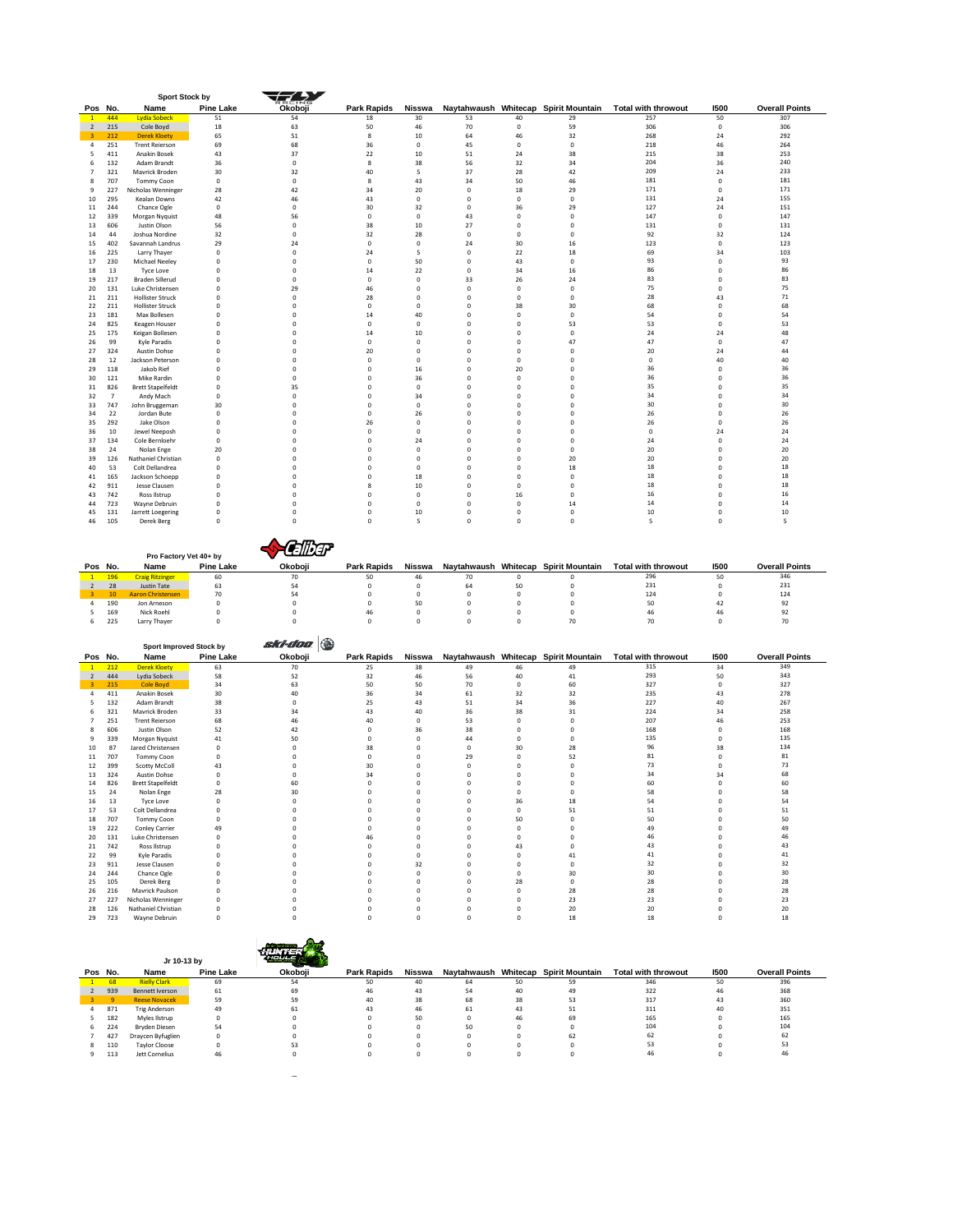|         |     | Jr 14-17 by          |                  | <b>GUIDEOU</b> |                    |        |    |    |                                      |                            |      |                       |
|---------|-----|----------------------|------------------|----------------|--------------------|--------|----|----|--------------------------------------|----------------------------|------|-----------------------|
| Pos No. |     | Name                 | <b>Pine Lake</b> | Okoboji        | <b>Park Rapids</b> | Nisswa |    |    | Naytahwaush Whitecap Spirit Mountain | <b>Total with throwout</b> | 1500 | <b>Overall Points</b> |
|         | 77  | Aiden Johnson        | 39               | 70             | 50                 | 50     | 70 | 34 | 64                                   | 343                        | 50   | 393                   |
|         | 825 | Keagen Houser        | 69               | 48             | 46                 | 46     | 63 | 50 | 68                                   | 344                        | 43   | 387                   |
|         | 8   | <b>Brady Wadena</b>  | 57               | 58             | 43                 | 40     | 59 | 46 | 58                                   | 321                        | 38   | 359                   |
|         | 41  | <b>Elliott Clark</b> | 64               | 63             |                    | 43     | 51 | 32 | 45                                   | 298                        | 30   | 328                   |
|         | 325 | Jaxon Hammer         | 41               | 50             | 38                 | 29     | 53 | 43 | 56                                   | 281                        | 46   | 327                   |
| 6.      | 216 | Luke Omang           | 37               | 42             | 36                 | 29     | 41 | 38 | 49                                   | 243                        | 40   | 283                   |
|         | 115 | Dawson Darco         | 45               |                | 28                 | 38     | 41 | 40 | $\Omega$                             | 192                        | 32   | 224                   |
| 8.      | 712 | John McGuire         |                  |                | 40                 | 36     | 45 |    | 45                                   | 166                        |      | 166                   |
|         | 469 | Aaden Olson          | 54               | 52             | 28                 |        |    |    |                                      | 134                        | 28   | 162                   |
| 10      | 133 | <b>Blair Potucek</b> | 49               |                | 28                 |        |    |    |                                      | 117                        |      | 117                   |
| 11      | 59  | Kallin Thomas        |                  |                |                    | 32     |    | 36 |                                      | 68                         |      | 68                    |
| 12      | 112 | Axle Amsden          |                  |                | 33                 | 34     |    |    |                                      | 67                         |      | 67                    |
| 13      | 134 | Hunter Kiesow        |                  |                |                    |        |    |    |                                      |                            | 36   |                       |
| 14      | 51  | Abe Miller           |                  |                |                    |        |    |    |                                      |                            | 34   | 34                    |

|         |     | Jr 10-13 Girls by     |                  | <b>SYAMAHA</b> |                    |        |                      |    |                        |                            |      |                       |
|---------|-----|-----------------------|------------------|----------------|--------------------|--------|----------------------|----|------------------------|----------------------------|------|-----------------------|
| Pos No. |     | Name                  | <b>Pine Lake</b> | Okoboii        | <b>Park Rapids</b> | Nisswa | Navtahwaush Whitecap |    | <b>Spirit Mountain</b> | <b>Total with throwout</b> | 1500 | <b>Overall Points</b> |
|         | 551 | <b>Madyson Landin</b> | 70               | 64             | 46                 | 46     | 60                   | 46 | 64                     | 350                        | 46   | 396                   |
|         | 110 | <b>Taylor Cloose</b>  |                  |                | 50                 | 50     | 70                   | 50 |                        | 290                        | 50   | 340                   |
|         |     | <b>Reese Novacek</b>  |                  | 70             |                    |        |                      |    |                        | 70                         |      |                       |
|         | 12  | Kynsie Diesen         |                  |                |                    |        | 63                   |    |                        | 63                         |      | 63                    |

|         | Jr 14-17 Girls by    |                  |         |                    |        |    |                                      |                            |      |                       |
|---------|----------------------|------------------|---------|--------------------|--------|----|--------------------------------------|----------------------------|------|-----------------------|
| Pos No. | Name                 | <b>Pine Lake</b> | Okoboji | <b>Park Rapids</b> | Nisswa |    | Naytahwaush Whitecap Spirit Mountain | <b>Total with throwout</b> | 1500 | <b>Overall Points</b> |
| 354     | <b>Frankie Omang</b> |                  | 70      | 46                 |        |    |                                      | 356                        | 46   | 402                   |
| 144     | Unity Gausen         | 64               |         | 50                 |        |    |                                      | 160                        | 50   | 210                   |
| 361     | Katie Clark          |                  |         |                    |        | 64 |                                      | 166                        |      | 166                   |

|    |         |                       |                  | <b>TDS Trucking</b> |                    |        |    |    |    |                                                          |      |                       |
|----|---------|-----------------------|------------------|---------------------|--------------------|--------|----|----|----|----------------------------------------------------------|------|-----------------------|
|    |         | Masters 50+ bv        |                  |                     |                    |        |    |    |    |                                                          |      |                       |
|    | Pos No. | Name                  | <b>Pine Lake</b> | Okoboji             | <b>Park Rapids</b> | Nisswa |    |    |    | Naytahwaush Whitecap Spirit Mountain Total with throwout | 1500 | <b>Overall Points</b> |
|    | 36      | <b>Mike Carver</b>    | 69               | 70                  | 46                 | 50     | 65 | 50 | 70 | 374                                                      | 50   | 424                   |
|    | 450     | <b>Todd Severson</b>  | 65               | 64                  |                    |        | 69 | 38 |    | 236                                                      |      | 236                   |
| з. | 225     | Larry Thayer          | $\Omega$         |                     | 50                 | 43     | O  | 34 | 47 | 174                                                      | 46   | 220                   |
|    | 199     | <b>Todd Halvorson</b> |                  |                     |                    | 46     |    | 43 | 53 | 185                                                      |      | 185                   |
|    | 89      | Jeff Mckay            |                  |                     |                    |        |    |    | 60 | 106                                                      |      | 106                   |
|    | 61      | James Smart           |                  |                     |                    | 39     |    |    | 63 | 102                                                      |      | 102                   |
|    | 587     | Shane Boyer           |                  |                     |                    |        |    | 36 | 50 | 86                                                       |      | 86                    |
| 8  | 112     | Joe Cornelius         | 59               |                     |                    |        |    |    |    | 59                                                       |      | 59                    |
| ۹  | 210     | Dave Perry            |                  | 59                  |                    |        |    |    |    | 59                                                       |      | 59                    |
| 10 | 194     | Brian Wrightsman      |                  |                     |                    |        |    |    |    |                                                          |      |                       |
| 11 | 442     | Dale Cloose           |                  |                     |                    |        |    |    |    |                                                          |      | 40                    |
| 12 | 27      | Bryan Bernloehr       |                  |                     |                    | 39     |    |    |    | 39                                                       |      | 39                    |
| 13 | 711     | James Kottke          |                  |                     |                    |        |    |    |    | 32                                                       |      | 32                    |

|         |                 |                         |                  | <b>Christian Transport</b> |                    |        |    |    |                                      |                            |      |                       |
|---------|-----------------|-------------------------|------------------|----------------------------|--------------------|--------|----|----|--------------------------------------|----------------------------|------|-----------------------|
|         |                 | Masters 40+ by          |                  |                            |                    |        |    |    |                                      |                            |      |                       |
| Pos No. |                 | Name                    | <b>Pine Lake</b> | Okoboji                    | <b>Park Rapids</b> | Nisswa |    |    | Naytahwaush Whitecap Spirit Mountain | <b>Total with throwout</b> | 1500 | <b>Overall Points</b> |
|         | 36 <sup>°</sup> | <b>Mike Carver</b>      | 70               | 60                         | 43                 | 46     | 65 | 50 | 64                                   | 355                        | 40   | 395                   |
|         | 442             | Dale Cloose             | 56               | 68                         |                    | 50     | 58 | 40 | 57                                   | 329                        |      | 329                   |
|         | 211             | <b>Hollister Struck</b> | $^{\circ}$       |                            |                    |        |    | 43 | 54                                   | 143                        | 43   | 186                   |
|         |                 | Jill Hetteen            | 63               |                            |                    |        |    |    |                                      | 125                        | 38   | 163                   |
|         | 450             | <b>Todd Severson</b>    |                  |                            |                    |        | 69 | 46 |                                      | 163                        |      | 163                   |
| 6       | 156             | Chad Ingebretson        | 58               |                            |                    |        | 55 |    |                                      | 113                        |      | 113                   |
|         | 154             | Brian Harmon            |                  |                            |                    |        |    | 38 | 69                                   | 107                        |      | 107                   |
| 8       | 713             | Ryan Weidemann          |                  |                            |                    |        |    |    |                                      | 50                         | 46   | 96                    |
|         | 246             | Nicholas Thompson       |                  |                            |                    |        |    | 34 |                                      | 87                         |      |                       |
| 10      | 61              | James Smart             |                  |                            |                    |        |    |    |                                      | 52                         |      |                       |
| 11      | 255             | Justin Winkler          |                  |                            |                    |        |    |    |                                      |                            | 50   |                       |
| 12      | 587             | Shane Boyer             |                  |                            |                    |        |    |    | 47                                   | 47                         |      |                       |
|         | 51              | Jason Lunde             |                  |                            |                    |        |    |    |                                      | 44                         |      |                       |
| 14      | 501             | <b>Brett Bauer</b>      |                  |                            |                    |        |    |    |                                      | 36                         |      |                       |

|               |         | Pro Factory Women by |                  |         |                    |        |                      |    |                        |                            |      |                       |
|---------------|---------|----------------------|------------------|---------|--------------------|--------|----------------------|----|------------------------|----------------------------|------|-----------------------|
|               | Pos No. | Name                 | <b>Pine Lake</b> | Okoboii | <b>Park Rapids</b> | Nisswa | Navtahwaush Whitecap |    | <b>Spirit Mountain</b> | <b>Total with throwout</b> | 1500 | <b>Overall Points</b> |
|               | 444     | Lydia Sobeck         | 64               | 70      | 43                 | 46     |                      | 46 |                        | 349                        | 50   | 399                   |
| $\mathcal{L}$ | 42      | Mckenna Cloose       | 70               |         | 50                 | 40     |                      | 43 | 64                     | 331                        | 43   | 374                   |
|               | 402     | Savannah Landrus     | 58               | 58      | 46                 | 50     | 70                   | 50 |                        | 356                        |      | 356                   |
|               | 22      | Danika Diesen        | 50               | 50      |                    | 43     | 59                   |    |                        | 202                        | 39   | 241                   |
|               |         | Jill Hetteen         |                  |         |                    |        |                      |    |                        | 110                        | 46   | 156                   |
|               | 10      | Jewel Neeposh        |                  |         |                    |        |                      |    |                        |                            | 39   | 39                    |